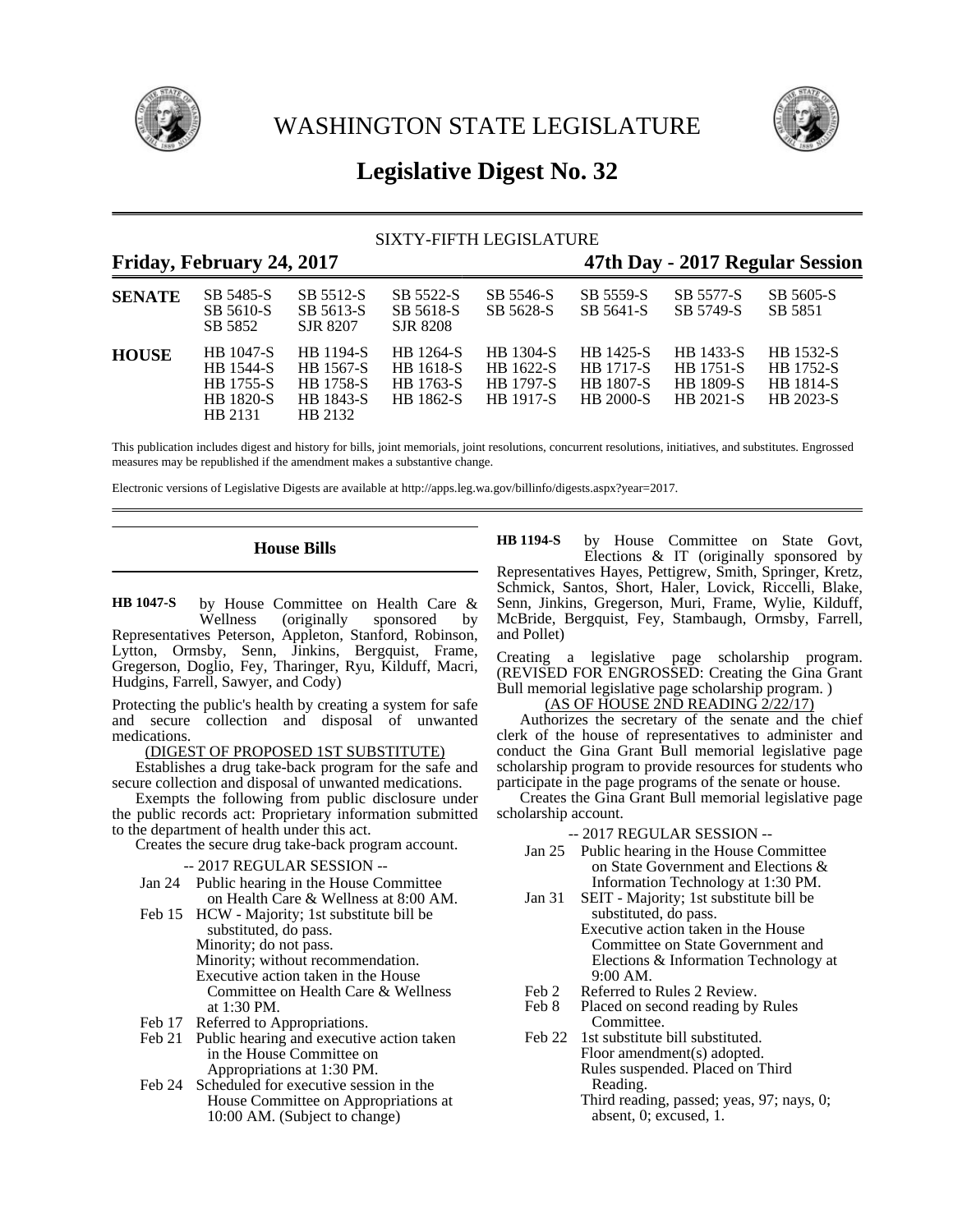-- IN THE SENATE --

Feb 23 First reading, referred to State Government.

by House Committee on Health Care & Wellness (originally sponsored by Representatives McBride, Harris, Blake, Appleton, Goodman, Kloba, Tarleton, Jinkins, Kilduff, Fey, Doglio, Ryu, Pollet, and Dolan) **HB 1264-S**

Specifying medical assistance coverage for hearing devices for adults.

(DIGEST OF PROPOSED 1ST SUBSTITUTE)

Addresses the requirements of the state health care authority with regard to medical assistance coverage for hearing devices for a person who is at least twenty-one years old.

-- 2017 REGULAR SESSION --

Jan 25 Public hearing in the House Committee on Health Care & Wellness at 1:30 PM.

Feb 15 HCW - Majority; 1st substitute bill be substituted, do pass. Minority; do not pass. Executive action taken in the House Committee on Health Care & Wellness at 1:30 PM.

Feb 17 Referred to Appropriations.

by House Committee on Early Learning & Human Services (originally sponsored by Representatives Kilduff, Muri, Gregerson, Kagi, Jinkins, Santos, Young, and Stambaugh) **HB 1304-S**

Creating a pilot program allowing individuals to receive both employment and community access services.

(DIGEST OF PROPOSED 1ST SUBSTITUTE)

Requires the department of social and health services to select two counties, one from each side of the Cascade mountain range, for a two-year person-centered pilot program that may include a variety of supports and providers that will enable individuals to have access to either employment or their community, regardless of the degree of the client's disability.

-- 2017 REGULAR SESSION --

- Jan 25 Public hearing in the House Committee on Early Learning & Human Services at 1:30 PM.
- Feb 17 ELHS Majority; 1st substitute bill be substituted, do pass. Referred to Appropriations. Executive action taken in the House Committee on Early Learning & Human Services at 10:00 AM.

by House Committee on Higher Education (originally sponsored by Representatives Kilduff, Haler, Lovick, Muri, Senn, Holy, Frame, Caldier, Ortiz-Self, Goodman, Orwall, Kagi, Stonier, Santos, Springer, Jinkins, Ryu, Appleton, Fey, Bergquist, Slatter, and Doglio) **HB 1425-S**

Creating the Washington next generation educational savings account pilot program.

(DIGEST OF PROPOSED 1ST SUBSTITUTE)

Creates the Washington next generation educational savings account pilot program to expand education opportunity and financial capability by creating children's educational savings accounts.

Requires the student achievement council to administer the pilot program.

Requires initial and incentive grant dollars received by an eligible beneficiary through the pilot program to be used to attend an eligible educational institution for qualifying higher education expenses.

Requires the joint legislative audit and review committee to review the pilot program including information regarding the individual college savings program accounts opened up under the pilot program and the eligible beneficiaries of the accounts.

Creates the Washington next generation educational savings account pilot program account.

-- 2017 REGULAR SESSION --

- Feb 1 Public hearing in the House Committee on Higher Education at 1:30 PM.
- Feb 15 HE Majority; 1st substitute bill be substituted, do pass. Executive action taken in the House Committee on Higher Education at 1:30 PM.
- Feb 17 Referred to Appropriations.

by House Committee on Higher Education (originally sponsored by Representatives **HB 1433-S**

Stambaugh, Orwall, Haler, Tarleton, Jinkins, Pollet,

Stonier, Ryu, Hargrove, Santos, and Doglio)

Decoupling services and activities fees from tuition. (DIGEST OF PROPOSED 1ST SUBSTITUTE) Addresses the separation of services and activities fees from student tuition fees.

-- 2017 REGULAR SESSION --

- Feb 7 Public hearing in the House Committee on Higher Education at 8:00 AM.
- Feb 15 HE Majority; 1st substitute bill be substituted, do pass. Executive action taken in the House Committee on Higher Education at 1:30 PM.

- Feb 17 Referred to Appropriations.<br>Feb 23 Public hearing in the House Public hearing in the House Committee on Appropriations at 1:30 PM.
- Feb 24 Scheduled for executive session in the House Committee on Appropriations at 10:00 AM. (Subject to change)
- by House Committee on Finance (originally sponsored by Representatives Lytton and **HB 1532-S**

Hayes)

Concerning the exemption of property taxes for nonprofit homeownership development.

### (DIGEST OF PROPOSED 1ST SUBSTITUTE)

Exempts the following from state and local property taxes: Real property owned by a nonprofit entity for the purpose of developing or redeveloping on the real property one or more residences to be sold to low-income households including the land on which a dwelling unit stands, whether to be sold, or leased for life or ninety-nine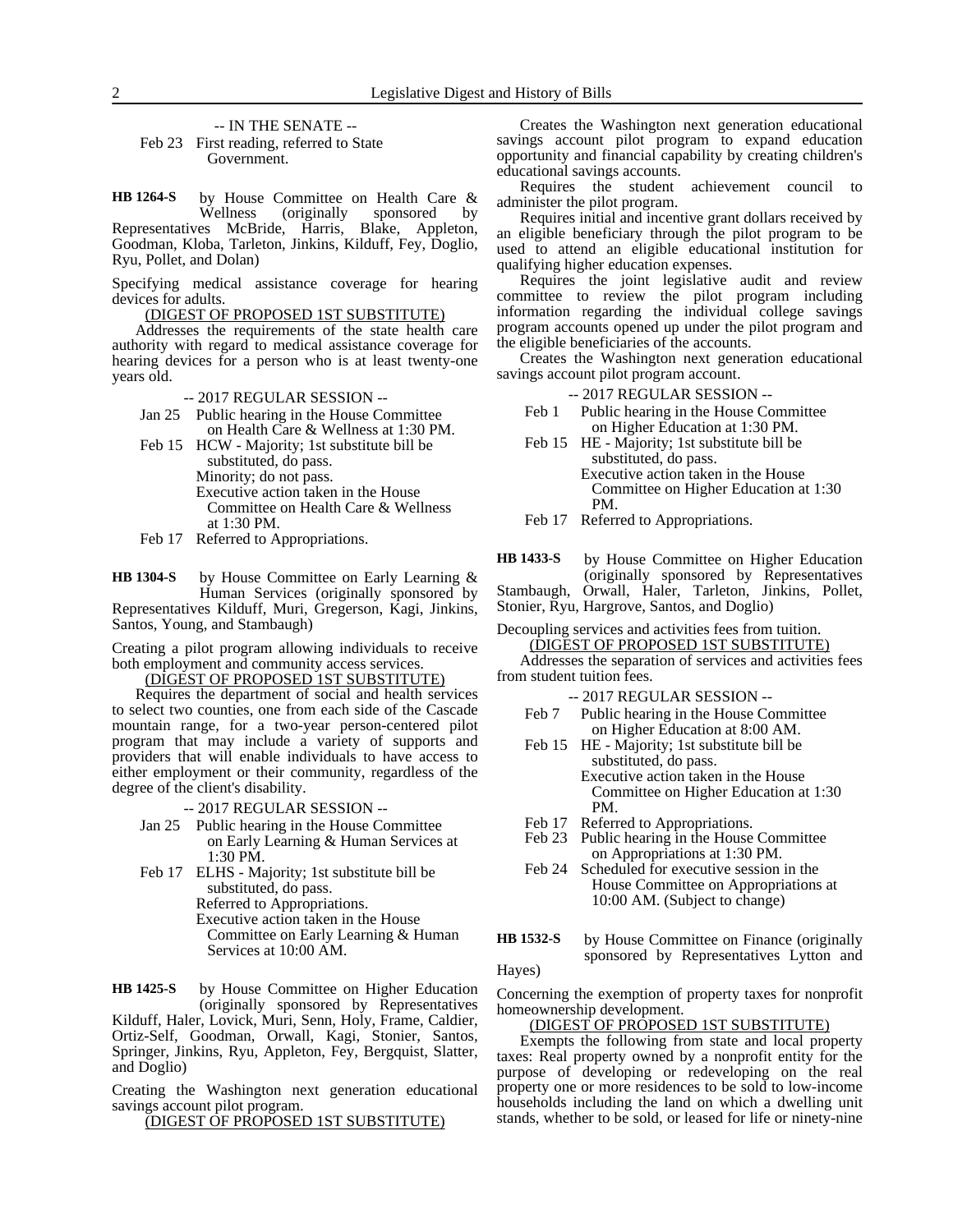years, to the low-income household owning the dwelling unit.

-- 2017 REGULAR SESSION --

- Jan 31 Public hearing in the House Committee on Finance at 3:30 PM.
- Feb 14 FIN Majority; 1st substitute bill be substituted, do pass. Minority; do not pass. Minority; without recommendation. Executive action taken in the House Committee on Finance at 3:30 PM.
- Feb 17 Referred to Rules 2 Review.

by House Committee on Finance (originally sponsored by Representatives Doglio, Pike, Blake, McBride, Hudgins, Tharinger, Chapman, Macri, and Lovick) **HB 1544-S**

Concerning small farms under the current use property tax program for farm and agricultural lands.

(DIGEST OF PROPOSED 1ST SUBSTITUTE)

Provides that farms five to twenty acres are eligible for current use valuation of the land underlying the residential structures the same as farms twenty acres and over and farms less than five acres are eligible if certain gross income thresholds are met.

Directs the department of revenue to develop guidance on the administration of this act.

-- 2017 REGULAR SESSION --

- Jan 31 Public hearing in the House Committee on Finance at 3:30 PM.
- Feb 14 FIN Majority; 1st substitute bill be substituted, do pass. Minority; do not pass. Executive action taken in the House Committee on Finance at 3:30 PM. Feb 17 Referred to Rules 2 Review.
- 

by House Committee on State Govt, Elections & IT (originally sponsored by Representatives Koster, Dolan, Griffey, and Muri; by request of Secretary of State) **HB 1567-S**

Concerning modification of precinct and district boundary lines.

(DIGEST OF PROPOSED 1ST SUBSTITUTE)

Revises election provisions regarding redistricting plans, dividing the county into election precincts, and precinct boundary requirements.

-- 2017 REGULAR SESSION --

- Feb 7 Public hearing in the House Committee on State Government and Elections & Information Technology at 8:00 AM.
- Feb 14 SEIT Majority; 1st substitute bill be substituted, do pass. Executive action taken in the House Committee on State Government and Elections & Information Technology at 8:00 AM.
- Feb 17 Referred to Rules 2 Review.

by House Committee on Education (originally sponsored by Representatives Ortiz-Self, Harris, Santos, Johnson, Bergquist, and Kagi) **HB 1618-S**

Concerning family and community engagement coordinators.

(DIGEST OF PROPOSED 1ST SUBSTITUTE)

Changes the following terms to family and community engagement coordinator: Family engagement coordinator, parent and family engagement coordinator, and parent involvement coordinator.

Requires a family and community engagement coordinator, within a school building or school district, to: (1) Identify and bridge barriers to students' and families' access to needed services;

(2) Consult with an advisory group of students' families who reflect the demographic diversity within the school building or school district; and

(3) Partner with community-based organizations to increase resources for family and community engagement.

-- 2017 REGULAR SESSION --

- Feb 13 Public hearing in the House Committee on Education at 1:30 PM.
- Feb 14 ED Majority; 1st substitute bill be substituted, do pass. Executive action taken in the House Committee on Education at 1:30 PM.
- Feb 16 Referred to Rules 2 Review.
- by House Committee on Local Government (originally sponsored by Representatives Senn, Springer, Tharinger, Ormsby, and Fey) **HB 1622-S**

Concerning the state building code council.

(DIGEST OF PROPOSED 1ST SUBSTITUTE)

Requires the state building code council to: (1) Adopt a revised process for the review of proposed statewide amendments and proposed or enacted local amendments to the codes enumerated in RCW 19.27.031; and

(2) In consultation with the office of the chief information officer, assess the costs and benefits of the potential acquisition and implementation of open public access information technologies to enhance the council's code adoption process.

Changes the composition of the state building code council.

Requires the department of enterprise services, with the advice and input from the members of the state building code council, to: (1) Employ permanent and temporary staff;

(2) Contract for services; and

(3) Provide all administrative and information technology services required for the state building code council.

Creates the legislative task force on the state building code council's administration and operations.

Requires the task force to review and provide recommendations on certain issues with regard to the state building code council, the state building code, and the department of enterprise services.

Imposes a fee of five dollars and fifty cents on each residential building permit and ten dollars for each commercial building permit.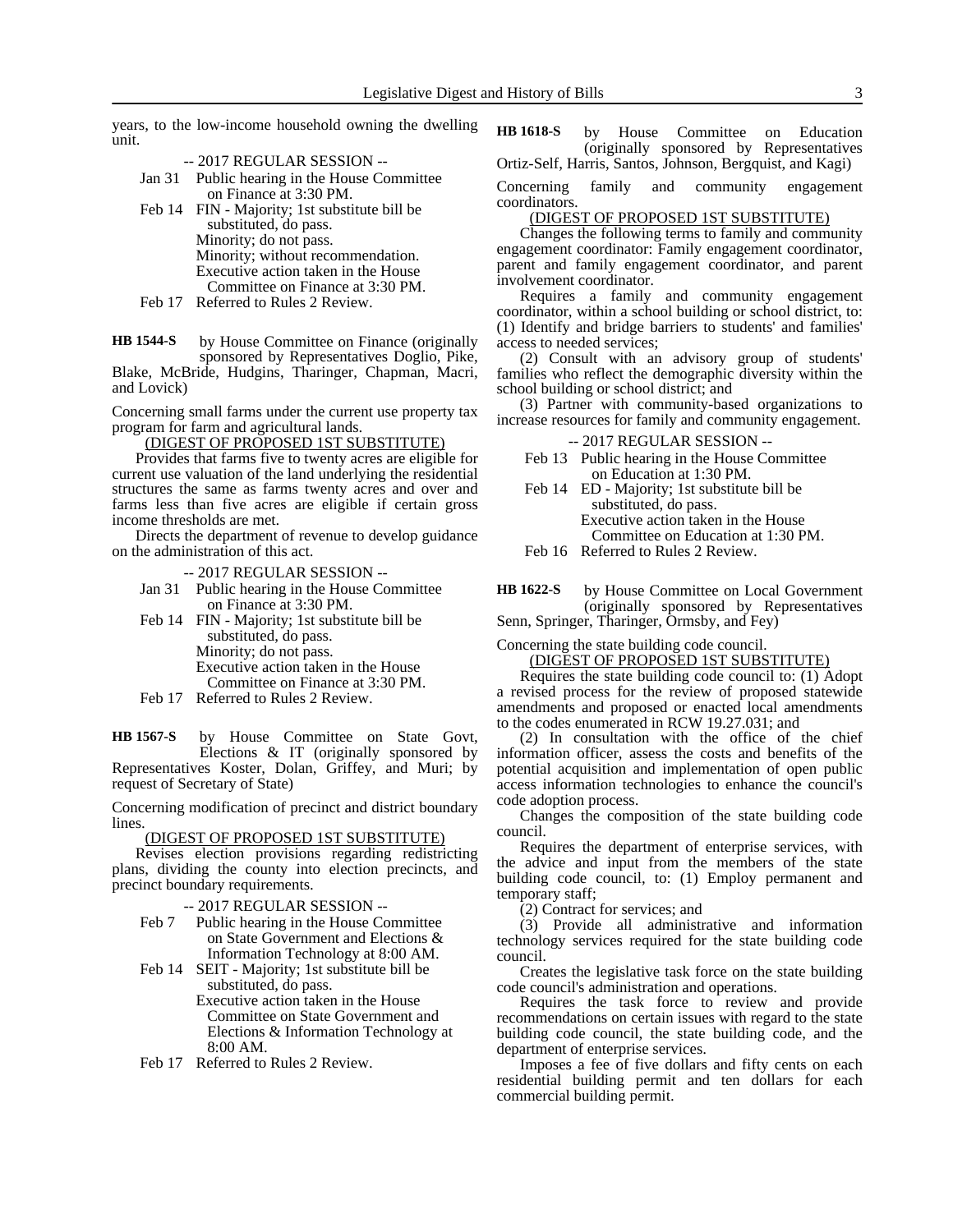- -- 2017 REGULAR SESSION --
- Feb 7 Public hearing in the House Committee on Local Government at 10:00 AM.

Feb 15 LG - Majority; 1st substitute bill be substituted, do pass. Minority; do not pass. Executive action taken in the House Committee on Local Government at 9:00 AM.

- Feb 17 Referred to Appropriations.
- Feb 23 Public hearing in the House Committee on Appropriations at 1:30 PM.
- Feb 24 Scheduled for executive session in the House Committee on Appropriations at 10:00 AM. (Subject to change)

by House Committee on Technology &<br>Economic Development (originally Development (originally sponsored by Representatives Smith, Morris, Harmsworth, DeBolt, Hudgins, Van Werven, Santos, and Stanford) **HB 1717-S**

Concerning state agency collection, use, and retention of biometric identifiers.

(DIGEST OF PROPOSED 1ST SUBSTITUTE)

Prohibits state agencies from collecting, capturing, purchasing, or otherwise obtaining a biometric identifier unless certain conditions are met.

-- 2017 REGULAR SESSION --

- Feb 7 Public hearing in the House Committee on Technology & Economic Development at 10:00 AM.
- Feb 14 TED Majority; 1st substitute bill be substituted, do pass. Executive action taken in the House Committee on Technology & Economic Development at 10:00 AM.
- Feb 16 Referred to Rules 2 Review.

by House Committee on Local Government (originally sponsored by Representatives Farrell and Goodman) **HB 1751-S**

Allowing fire protection district annexations and mergers within a reasonable geographic proximity and eliminating cross-county restrictions for annexations to a fire protection district.

(DIGEST OF PROPOSED 1ST SUBSTITUTE)

Eliminates cross-county restrictions for annexations to a fire protection district.

Allows fire protection district annexations and mergers within a reasonable geographic proximity.

-- 2017 REGULAR SESSION --

- Feb 9 Public hearing in the House Committee on Local Government at 1:30 PM.
- Feb 15 LG Majority; 1st substitute bill be substituted, do pass. Minority; do not pass. Executive action taken in the House Committee on Local Government at 9:00 AM.
- Feb 17 Referred to Rules 2 Review.
- by House Committee on Community Development, Housing & Tribal Affairs **HB 1752-S**

(originally sponsored by Representatives Santos, Johnson, and Ortiz-Self)

Supporting the development of affordable housing in urban areas.

(DIGEST OF PROPOSED 1ST SUBSTITUTE)

Requires the affordable housing advisory board to conduct a study to: (1) Consider the potential for establishing a state affordable housing land bank that could receive and manage surplus public property for the development of affordable housing; and

(2) Identify the existence of potentially surplus publicly owned real property within areas with high rates of increased property value and the potential for holding the properties in the land bank or using the proceeds from the sale for affordable housing development.

Authorizes the department of commerce to provide additional support and resources to the advisory board to conduct the study.

-- 2017 REGULAR SESSION --

- Feb 8 Public hearing in the House Committee on Community Development and Housing & Tribal Affairs at 8:00 AM.
- Feb 15 CDHT Majority; 1st substitute bill be substituted, do pass.

Minority; do not pass.

Executive action taken in the House Committee on Community

Development and Housing & Tribal

Affairs at 8:00 AM.

Feb 17 Referred to Rules 2 Review.

by House Committee on Labor & Workplace Standards (originally sponsored by Representative Manweller) **HB 1755-S**

Requiring notice to state fund employers for certain workers' compensation third-party settlements.

### (DIGEST OF PROPOSED 1ST SUBSTITUTE)

Requires the department of labor and industries to, for a state fund claim, provide reasonable ongoing notice to the employer of the status of compromise or settlement negotiations between the injured worker or beneficiary and the department.

- -- 2017 REGULAR SESSION --
- Feb 7 Public hearing in the House Committee on Labor & Workplace Standards at 1:30 PM.
- Feb 14 LAWS Majority; 1st substitute bill be substituted, do pass. Executive action taken in the House Committee on Labor & Workplace Standards at 1:30 PM.

Feb 16 Referred to Rules 2 Review.

by House Committee on Early Learning & Human Services (originally sponsored by Representatives Senn, Ryu, Kraft, Springer, Kagi, Farrell, Pollet, Griffey, Caldier, and Jinkins) **HB 1758-S**

Concerning the business of child care.

(DIGEST OF PROPOSED 1ST SUBSTITUTE)

Requires the department of early learning to: (1) Contract with a nonprofit entity that provides quality improvement services to participants in the early achievers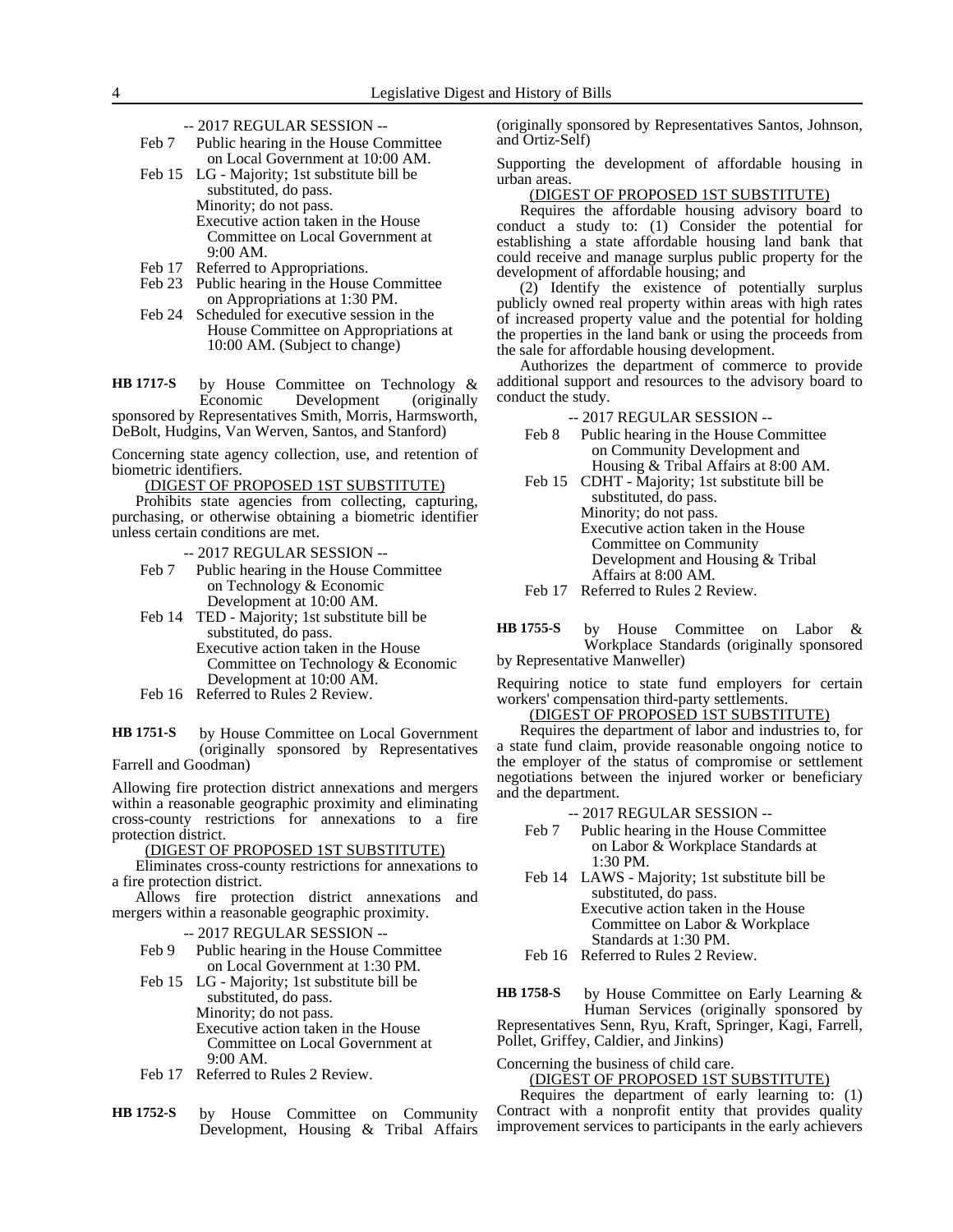program to develop, in consultation with the community and technical college system, a community-based training module for licensed child care providers; and

(2) At the next update of the state comprehensive plan for workforce training and education, assist the workforce training and education coordinating board with assessing the need for early learning providers to receive support and training in the managing and running of a child care business.

Requires the training module to be offered to providers as a pilot program in at least an urban community, a rural community, a community with a high number of monolingual Spanish speaking licensed child care providers, and a community with a high number of monolingual Somali speaking licensed child care providers.

Creates the child care workforce and business development work group to address improving the stability of the early learning workforce and sustaining and expanding access to high quality care.

-- 2017 REGULAR SESSION --

- Feb 7 Public hearing in the House Committee on Early Learning & Human Services at 8:00 AM.
- Feb 14 ELHS Majority; 1st substitute bill be substituted, do pass. Executive action taken in the House Committee on Early Learning & Human Services at 8:00 AM.
- Feb 17 Referred to Appropriations.

by House Committee on Finance (originally sponsored by Representatives Robinson, **HB 1763-S**

Wylie, Jinkins, Ortiz-Self, Sells, Orcutt, Dolan, Pollet, Wilcox, Springer, Kretz, Kloba, Senn, Tharinger, Kilduff, and Santos)

Modifying the property tax exemption for property used to provide housing for eligible persons with developmental disabilities.

### (DIGEST OF PROPOSED 1ST SUBSTITUTE)

Provides a property tax exemption for adult family homes occupied by eligible persons with developmental disabilities, if at least seventy-five percent of the eligible persons have a low income.

Expires January 1, 2028.

#### -- 2017 REGULAR SESSION --

- Jan 31 Public hearing in the House Committee on Finance at 3:30 PM.
- Feb 14 FIN Majority; 1st substitute bill be substituted, do pass. Minority; do not pass. Executive action taken in the House Committee on Finance at 3:30 PM.
- Feb 17 Referred to Rules 2 Review.

by House Committee on Community Development, Housing & Tribal Affairs (originally sponsored by Representatives McBride, Kloba, Springer, Robinson, Macri, Frame, Doglio, Chapman, Farrell, Sells, Fey, Senn, Jinkins, Gregerson, and Pollet) **HB 1797-S**

Encouraging affordable housing development and preservation by providing cities limited sales tax remittance for qualifying investments, providing cities and

counties authority to use real estate excise taxes to support affordable housing, and providing cities and counties with councilmanic authority to impose the affordable housing sales tax.

#### (DIGEST OF PROPOSED 1ST SUBSTITUTE)

Provides cities limited sales tax remittance for qualifying investments.

Provides cities and counties: (1) With the authority to use real estate excise taxes to support affordable housing; and

(2) With councilmanic authority to impose the affordable housing sales tax.

Requires a city, when the application for a remittance is approved, to create an affordable housing and local infrastructure account to be used for the city's acquisition or construction of affordable housing or local infrastructure.

Requires certain taxes to be used, from July 1, 2017, until June 30, 2022, for the acquisition, construction, improvement, or rehabilitation of facilities to provide housing for the homeless.

Authorizes the department of commerce to approve only one affordable housing project and one local infrastructure project per city.

-- 2017 REGULAR SESSION --

- Feb 7 Public hearing in the House Committee on Community Development and Housing & Tribal Affairs at 10:00 AM.
- Feb 15 CDHT Majority; 1st substitute bill be substituted, do pass. Executive action taken in the House Committee on Community Development and Housing & Tribal Affairs at 8:00 AM.
- Feb 17 Referred to Finance.
- Feb 21 Public hearing in the House Committee on Finance at 8:00 AM.

by House Committee on State Govt, Elections & IT (originally sponsored by Representatives Pellicciotti, Hudgins, Riccelli, Orwall, Kirby, Macri, Pollet, Appleton, Wylie, Fitzgibbon, Sawyer, Frame, Lovick, Reeves, Slatter, Chapman, Ryu, Kagi, Doglio, Ortiz-Self, McBride, Farrell, Ormsby, and Bergquist) **HB 1807-S**

Increasing transparency of contributions by creating the Washington state DISCLOSE act of 2017.

#### (DIGEST OF PROPOSED 1ST SUBSTITUTE)

Establishes the democracy is strengthened by casting light on spending in elections act of 2017, also known as the Washington state DISCLOSE act of 2017, to close campaign finance disclosure loopholes and require the disclosure of contributions and expenditures by nonprofit organizations that participate significantly in this state's elections.

-- 2017 REGULAR SESSION --

- Feb 7 Public hearing in the House Committee on State Government and Elections & Information Technology at 8:00 AM.
- Feb 14 SEIT Majority; 1st substitute bill be substituted, do pass.

Executive action taken in the House Committee on State Government and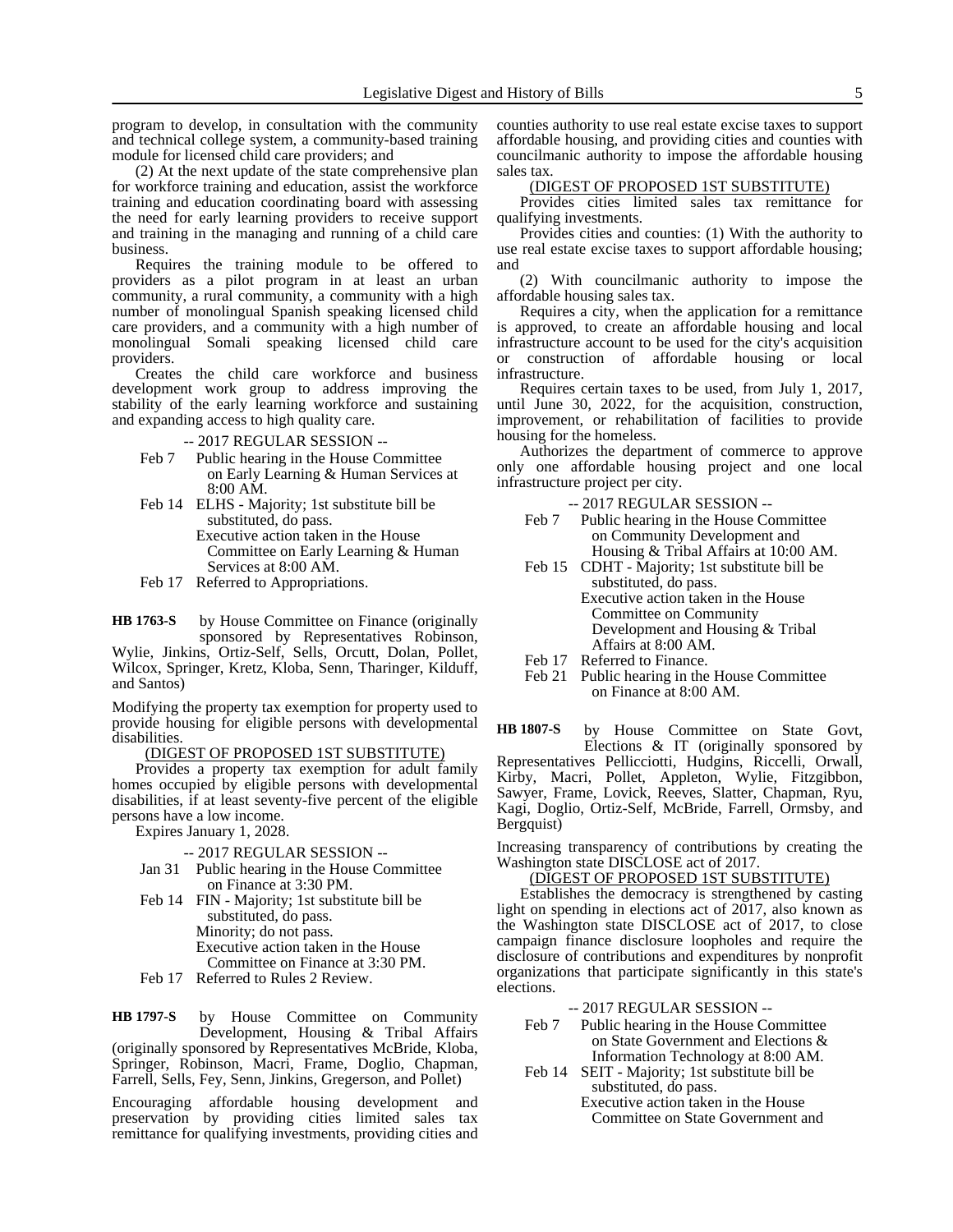Elections & Information Technology at 8:00 AM.

- Feb 17 Minority; do not pass. Referred to Rules 2 Review.
- by House Committee on Finance (originally sponsored by Representatives Fey, Orcutt, and McBride) **HB 1809-S**

Concerning tax credits for clean alternative fuel commercial vehicles.

(DIGEST OF PROPOSED 1ST SUBSTITUTE)

Increases the amount of maximum credit against business and occupation taxes and public utility taxes for each clean alternative fuel commercial vehicle.

Allows a person who is applying for credit to apply for multiple vehicles on the same application, but the application must include the required information for each vehicle.

Revises the definition of "commercial vehicle" to include a commercial vehicle that is used for the transportation of passengers, and requires those commercial vehicles to be operated by an auto transportation company.

- -- 2017 REGULAR SESSION --
- Feb 7 Public hearing in the House Committee on Finance at 3:30 PM.
- Feb 14 FIN Majority; 1st substitute bill be substituted, do pass. Executive action taken in the House Committee on Finance at 3:30 PM.
- Feb 17 Referred to Rules 2 Review.

by House Committee on Early Learning & Human Services (originally sponsored by Representatives Goodman and Ortiz-Self; by request of **HB 1814-S**

Department of Social and Health Services)

Concerning notification requirements for the department of social and health services.

(DIGEST OF PROPOSED 1ST SUBSTITUTE)

Modifies service and notice requirements of the department of social and health services.

-- 2017 REGULAR SESSION --

- Feb 10 Public hearing in the House Committee on Early Learning & Human Services at 10:00 AM.
- Feb 14 Executive action taken in the House Committee on Early Learning & Human Services at 8:00 AM.
- Feb 16 ELHS Majority; 1st substitute bill be substituted, do pass.
- Feb 17 Referred to Rules 2 Review.

by House Committee on Environment (originally sponsored by Representatives Volz, Tharinger, Senn, McCaslin, Koster, Haler, Shea, **HB 1820-S**

Irwin, and Holy)

Concerning the maintenance and operations of parks and recreational land acquired through the conservation futures program.

(DIGEST OF PROPOSED 1ST SUBSTITUTE)

Authorizes a county to use up to twenty-five percent of the total amount of revenue from a conservation futures

fund for maintenance and operations of real property if it has acquired rights and interests in four hundred or more acres of certain real property and has collected a conservation futures levy for twenty or more years.

#### -- 2017 REGULAR SESSION --

- Feb 7 Public hearing in the House Committee on Environment at 1:30 PM.
- Feb 14 ENVI Majority; 1st substitute bill be substituted, do pass. Minority; do not pass. Referred to Finance. Executive action taken in the House Committee on Environment at 1:30 PM.
- Feb 21 Public hearing in the House Committee on Finance at 8:00 AM.
- Feb 23 Executive action taken in the House Committee on Finance at 8:00 AM.

by House Committee on Appropriations (originally sponsored by Representatives **HB 1843-S**

Sullivan, Lytton, Jinkins, Orwall, Appleton, Springer, Chapman, Tarleton, Tharinger, Goodman, Farrell, Macri, Ormsby, Fitzgibbon, Slatter, Hudgins, Doglio, Fey, Pollet, Ortiz-Self, Santos, and McBride)

Fulfilling the state's paramount duty for all children through equitable and responsible investments in the state's basic education program and reductions to local effort contributions.

#### (AS OF HOUSE 2ND READING 2/22/17)

Addresses equitable and responsible investments in the state's basic education program and reductions to local effort contributions to fulfill the state's paramount duty for all children.

Requires the superintendent of public instruction to: (1) Convene a technical working group to provide recommendations for revising school district accounting practices for the purpose of improving fiscal transparency by establishing methods for separate accounting of school district expenditures made to support the state's program of basic education and those made as locally determined enrichments with local or other funding sources; and

(2) Convene a work group to determine whether the funded enrollment percent for special education programs of twelve and seven-tenths should be adjusted.

Establishes an accountability monitoring and reporting system as part of a continuing effort to make meaningful and substantial progress toward meeting long-term performance goals in K-12 education.

- Feb 6 Public hearing in the House Committee on Appropriations at 3:30 PM.
- Feb 9 APP Majority; 1st substitute bill be substituted, do pass. Minority; do not pass. Minority; without recommendation. Executive action taken in the House Committee on Appropriations at 3:30 PM.
- Feb 15 Placed on second reading.
- Feb 22 1st substitute bill substituted. Floor amendment(s) adopted. Rules suspended. Placed on Third Reading.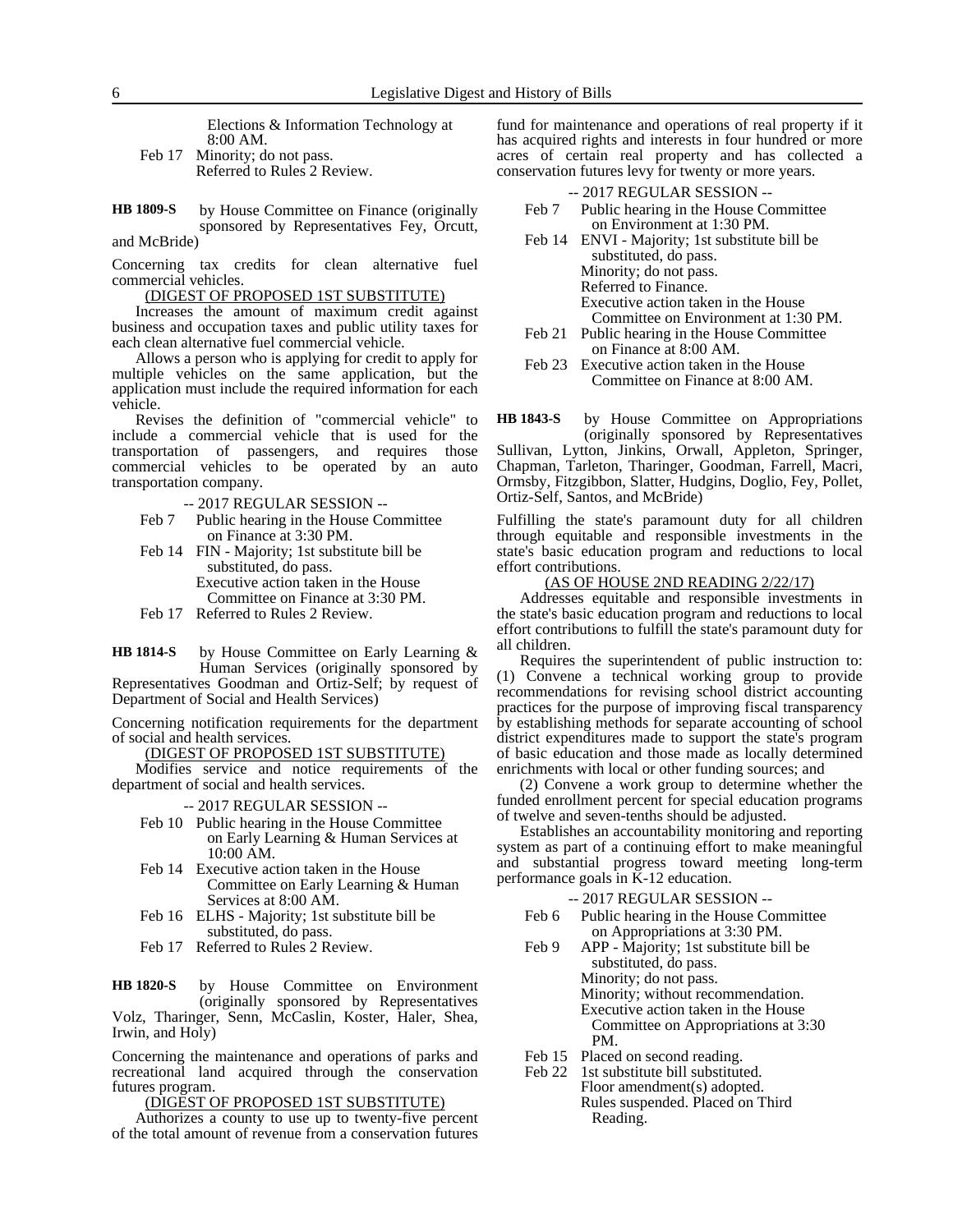Third reading, passed; yeas, 52; nays, 45; absent, 0; excused, 1. Vote on third reading will be reconsidered. Third reading, passed; yeas, 50; nays, 47; absent, 0; excused, 1. -- IN THE SENATE --

Feb 23 First reading, referred to Ways & Means.

by House Committee on Local Government (originally sponsored by Representatives Fitzgibbon and Rodne) **HB 1862-S**

Addressing the final approval of subdivisions of land. (DIGEST OF PROPOSED 1ST SUBSTITUTE)

Authorizes the legislative body of cities, towns, and counties to, by ordinance, delegate final plat approval to an established planning commission or agency or other administrative personnel in accordance with state law or local charter.

-- 2017 REGULAR SESSION --

- Feb 7 Public hearing in the House Committee on Local Government at 10:00 AM.
- Feb 15 LG Majority; 1st substitute bill be substituted, do pass. Minority; do not pass. Executive action taken in the House Committee on Local Government at 9:00 AM.
- Feb 17 Referred to Rules 2 Review.

by House Committee on Local Government (originally sponsored by Representatives Appleton, Ryu, and Pettigrew) **HB 1917-S**

Concerning the imposition of port district facility entry fees for certain ground transportation service providers.

(DIGEST OF PROPOSED 1ST SUBSTITUTE)

Requires a port district to limit entry for the following until an entry fee is paid: On-demand passenger service by a motor vehicle licensed and regulated as a for hire vehicle, a limousine, or a taxicab.

-- 2017 REGULAR SESSION --

Feb 7 Public hearing in the House Committee on Local Government at 10:00 AM.

Feb 15 LG - Majority; 1st substitute bill be substituted, do pass. Minority; do not pass. Executive action taken in the House Committee on Local Government at 9:00 AM.

- Feb 17 Referred to Transportation.
- Feb 21 Public hearing in the House Committee on Transportation at 1:30 PM.

by House Committee on Commerce & Gaming (originally sponsored by Representative Peterson) **HB 2000-S**

Equalizing differences in the distillery and winery industries by authorizing certain private label spirits.

(DIGEST OF PROPOSED 1ST SUBSTITUTE) Authorizes the production, distribution, and sale of beer, wine, or spirits private label items by a person

otherwise properly licensed to produce, distribute, or sell beer, wine, or spirits.

-- 2017 REGULAR SESSION --

- Feb 13 Public hearing in the House Committee on Commerce & Gaming at 1:30 PM.
- Feb 14 COG Majority; 1st substitute bill be substituted, do pass. Executive action taken in the House Committee on Commerce & Gaming at 1:30 PM.

Feb 17 Referred to Rules 2 Review.

by House Committee on Commerce & Gaming (originally sponsored by Representatives Farrell and Macri) **HB 2021-S**

Authorizing the sale of marijuana plants and seeds to qualifying patients and designated providers.

### (DIGEST OF PROPOSED 1ST SUBSTITUTE)

Authorizes a licensed marijuana producer to produce, process, package, label, and sell immature plants and marijuana seeds at retail, at the premises of the producer, to a qualifying patient or designated provider with a valid authorization or a valid recognition card.

Allows plants grown in a cooperative to be grown from marijuana seeds purchased from a licensed marijuana producer.

- -- 2017 REGULAR SESSION --
- Feb 13 Public hearing in the House Committee on Commerce & Gaming at 1:30 PM.
- Feb 14 COG Majority; 1st substitute bill be substituted, do pass. Executive action taken in the House Committee on Commerce & Gaming at 1:30 PM.
- Feb 17 Referred to Finance.
- Feb 21 Public hearing in the House Committee on Finance at 8:00 AM.
- Feb 23 Executive action taken in the House Committee on Finance at 8:00 AM.
- by House Committee on Environment (originally sponsored by Representative **HB 2023-S**

Fitzgibbon)

Addressing the effective date of certain actions taken under the growth management act.

(DIGEST OF PROPOSED 1ST SUBSTITUTE)

Addresses the growth management act with regard to initial effective dates of actions that: (1) Expand an urban growth area;

(2) Remove the designation of agricultural, forest, or mineral resource lands;

(3) Create or expand a limited area of more intensive rural development;

(4) Establish a new fully contained community; or

(5) Create or expand a master planned resort.

- Feb 13 Public hearing in the House Committee on Environment at 1:30 PM.
- Feb 14 ENVI Majority; 1st substitute bill be substituted, do pass. Minority; do not pass.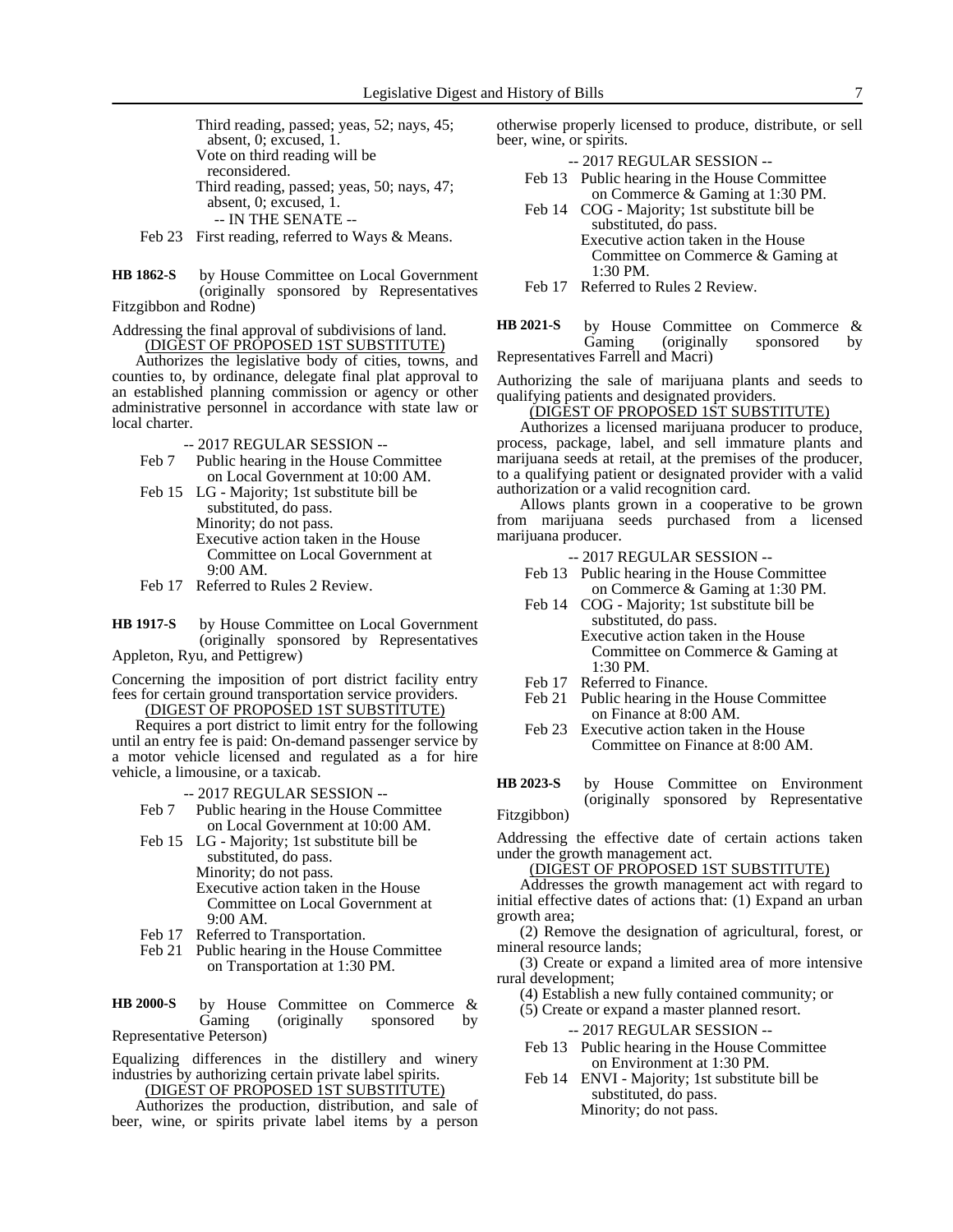Executive action taken in the House Committee on Environment at 1:30 PM. Feb 16 Referred to Rules 2 Review.

by Representatives Hudgins, Morris, Clibborn, and Tarleton **HB 2131**

Regulating autonomous vehicles.

Allows an autonomous vehicle to be operated on public roads for testing purposes by a driver who possesses the proper class of license for the type of vehicle being operated and if certain requirements are met.

Requires the manufacturer of the autonomous technology installed on a vehicle to provide a written disclosure to the purchaser of an autonomous vehicle that describes what information is collected by the technology equipped on the vehicle.

-- 2017 REGULAR SESSION --

Feb 23 First reading, referred to Transportation (Not Officially read and referred until adoption of Introduction report).

#### by Representatives Harmsworth and Muri **HB 2132**

Concerning the valuation of motor vehicles for purposes of certain motor vehicle excise taxes.

Requires the value of a motor vehicle to be based on base model Kelly Blue book values, or national automobile dealers association values, whichever is lower, for the purpose of determining a motor vehicle excise tax imposed by a regional transit authority.

Exempts trucks and trailers from motor vehicle excise taxes imposed by a regional transit authority.

-- 2017 REGULAR SESSION --

Feb 23 First reading, referred to Transportation (Not Officially read and referred until adoption of Introduction report).

### **Senate Bills**

by Senate Committee on Human Services, Mental Health & Housing (originally sponsored by Senators Billig, Miloscia, Keiser, and Darneille) **SB 5485-S**

Collecting data on hunger in Washington state.

(DIGEST OF PROPOSED 1ST SUBSTITUTE)

Requires the department of health to: (1) Conduct research on food insecurity in the state; and

(2) Add the United States department of agriculture two-question food insecurity screen to the behavioral risk factor surveillance system survey.

-- 2017 REGULAR SESSION --

Feb 1 Public hearing in the Senate Committee on Human Services and Mental Health & Housing at 1:30 PM.

Feb 14 HSMH - Majority; 1st substitute bill be substituted, do pass. And refer to Ways & Means. Minority; do not pass.

Executive action taken in the Senate Committee on Human Services and Mental Health & Housing at 1:30 PM. Feb 16 Referred to Ways & Means.

by Senate Committee on Human Services, Mental Health & Housing (originally sponsored by Senators Becker, Cleveland, and Rivers) **SB 5512-S**

Placing state hospitals under the licensing authority of the

department of health. (DIGEST OF PROPOSED 1ST SUBSTITUTE)

Addresses the placement of state hospitals under the licensing authority of the department of health.

Requires the department of health, in order to improve its licensing and quality experience, to: (1) Enter into a partnership with the national institutes of standards and technology, United States department of commerce, to coordinate and schedule excellence assessments of the department's operations; and

(2) Transmit completed excellence assessments and feedback reports to pertinent legislative committees and the office of the governor.

Requires a state hospital to maintain a coordinated quality improvement program for the improvement of the quality of health care services rendered to patients and the identification and prevention of medical malpractice.

Authorizes the medical quality assurance commission or the board of osteopathic medicine and surgery to review and audit the records of a quality improvement committee's decisions in which a physician's privileges are terminated or restricted.

-- 2017 REGULAR SESSION --

- Feb 1 Public hearing in the Senate Committee on Human Services and Mental Health & Housing at 1:30 PM.
- Feb 14 HSMH Majority; 1st substitute bill be substituted, do pass. And refer to Ways & Means. Minority; do not pass.

Executive action taken in the Senate

Committee on Human Services and

Mental Health & Housing at 1:30 PM.

Feb 16 Referred to Ways & Means.

by Senate Committee on Human Services, Mental Health & Housing (originally sponsored by Senators Palumbo, Fain, and Nelson) **SB 5522-S**

Requiring the department of social and health services to collect and publicly report information on the safe surrender of newborn children.

(DIGEST OF PROPOSED 1ST SUBSTITUTE)

Requires the department of social and health services to: (1) Collect and compile information concerning the number of newborns transferred by the parent to a qualified person, and the number of newborns abandoned within the state who were not transferred; and

(2) Report its findings annually, to the public, which may be on its web site.

-- 2017 REGULAR SESSION --

Feb 6 Public hearing in the Senate Committee on Human Services and Mental Health & Housing at 1:30 PM.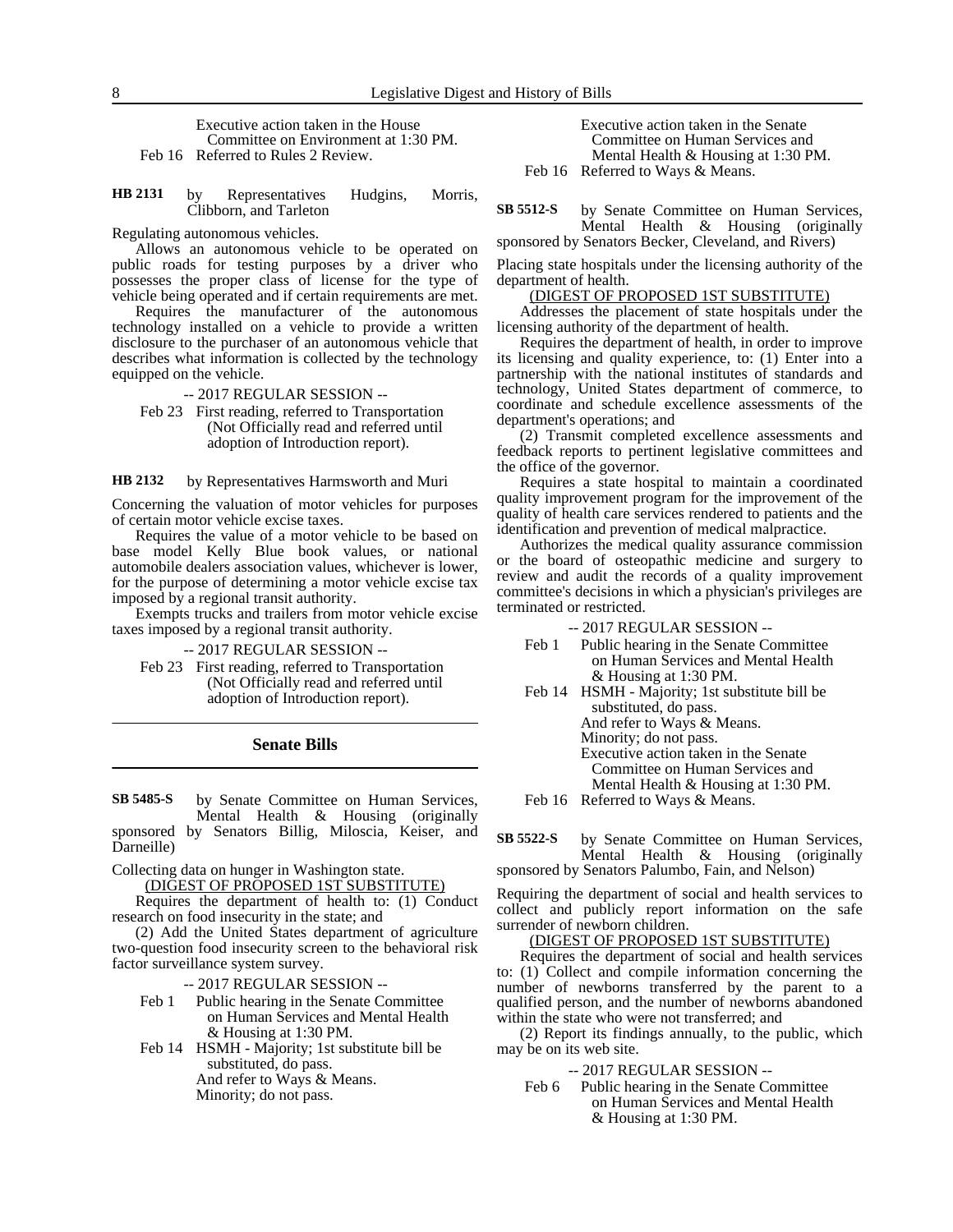- Feb 14 HSMH Majority; 1st substitute bill be substituted, do pass. Minority; do not pass. Executive action taken in the Senate Committee on Human Services and Mental Health & Housing at 1:30 PM. Feb 16 Passed to Rules Committee for second
- reading.
- Feb 21 On motion, referred to Rules Green Sheet for second reading.

by Senate Committee on Natural Resources & Parks (originally sponsored by Senators **SB 5546-S**

Hawkins, McCoy, Fortunato, Pearson, Braun, Sheldon, Rivers, and O'Ban)

Concerning proactively addressing wildfire risk by creating a forest health treatment assessment.

(DIGEST OF PROPOSED 1ST SUBSTITUTE)

Requires the department of natural resources to: (1) Establish a forest health treatment assessment framework designed to achieve substantial completion of treatment of one million acres of lands by 2033; and

(2) Request the commissioner of public lands to appoint a forest health advisory committee to assist in developing the framework, an assessments and prioritization list, and a report that is consistent with the twenty-year strategic planning process and forest health strategic planning.

-- 2017 REGULAR SESSION --

- Feb 9 Public hearing in the Senate Committee on Natural Resources & Parks at 1:30 PM.
- Feb 14 NRP Majority; 1st substitute bill be substituted, do pass. And refer to Ways & Means. Executive action taken in the Senate

Committee on Natural Resources & Parks at 1:30 PM. Feb 16 Referred to Ways & Means.

- Feb 21 Public hearing in the Senate Committee
- on Ways & Means at 1:30 PM.
- Feb 23 Executive session in the Senate Committee on Ways & Means at 1:30 PM.

by Senate Committee on Human Services, Mental Health & Housing (originally **SB 5559-S**

sponsored by Senators Darneille, Saldaña, Hasegawa, Wellman, Cleveland, Palumbo, Keiser, McCoy, Chase, and Kuderer)

Implementing a vulnerable youth guardianship program.

(DIGEST OF PROPOSED 1ST SUBSTITUTE)

Authorizes a vulnerable youth to petition the court to have a vulnerable youth guardianship established for him or her by filing a petition in juvenile court.

Gives jurisdiction to the juvenile division of superior courts to appoint a guardian for a consenting vulnerable youth who has been abandoned, neglected, or abused by one or both parents, or for whom the court determines that a guardian is otherwise necessary as one or both parents cannot adequately provide for the youth such that the youth risks physical or psychological harm if returned to the youth's home.

Requires the Washington state task force against the trafficking of persons to: (1) Deliver an evaluation of the vulnerable youth guardianship program to the legislature; and

(2) In its evaluation, determine whether a vulnerable youth advocate interview is necessary before a vulnerable youth guardianship is granted.

-- 2017 REGULAR SESSION --

- Feb 6 Public hearing in the Senate Committee on Human Services and Mental Health & Housing at 1:30 PM.
- Feb 14 HSMH Majority; 1st substitute bill be substituted, do pass. Minority; do not pass. Executive action taken in the Senate Committee on Human Services and Mental Health & Housing at 1:30 PM.
- Feb 17 On motion, referred to Ways & Means.
- Feb 22 Public hearing in the Senate Committee on Ways & Means at 1:30 PM.

by Senate Committee on Human Services, Mental Health & Housing (originally sponsored by Senators Conway and Keiser) **SB 5577-S**

Concerning the rights and obligations associated with incapacitated persons and other vulnerable adults.

(DIGEST OF PROPOSED 1ST SUBSTITUTE)

Prohibits a guardian or limited guardian from restricting an incapacitated person's or other vulnerable adult's right to communicate, visit, interact, or otherwise associate with persons of the incapacitated person's or vulnerable adult's choosing.

Requires a guardian or limited guardian of an incapacitated person to inform certain persons, within five days, after the incapacitated person: (1) Makes a change in residence;

(2) Has been admitted to a medical facility for emergency or acute care; or

(3) Dies.

Requires the office of public guardianship, in partnership with the office of the state long-term care ombuds, to develop and offer training targeted to the legal community and persons working in long-term care facilities.

- Feb 6 Public hearing in the Senate Committee on Human Services and Mental Health & Housing at 1:30 PM.
- Feb 14 HSMH Majority; 1st substitute bill be substituted, do pass. Executive action taken in the Senate Committee on Human Services and
- Mental Health & Housing at 1:30 PM.
- Feb 16 On motion, referred to Ways & Means. Feb 20 Public hearing in the Senate Committee on Ways & Means at 1:30 PM.
- Feb 21 WM Majority; 2nd substitute bill be substituted, do pass. Executive action taken in the Senate Committee on Ways & Means at 1:30 PM.
- Feb 23 Passed to Rules Committee for second reading.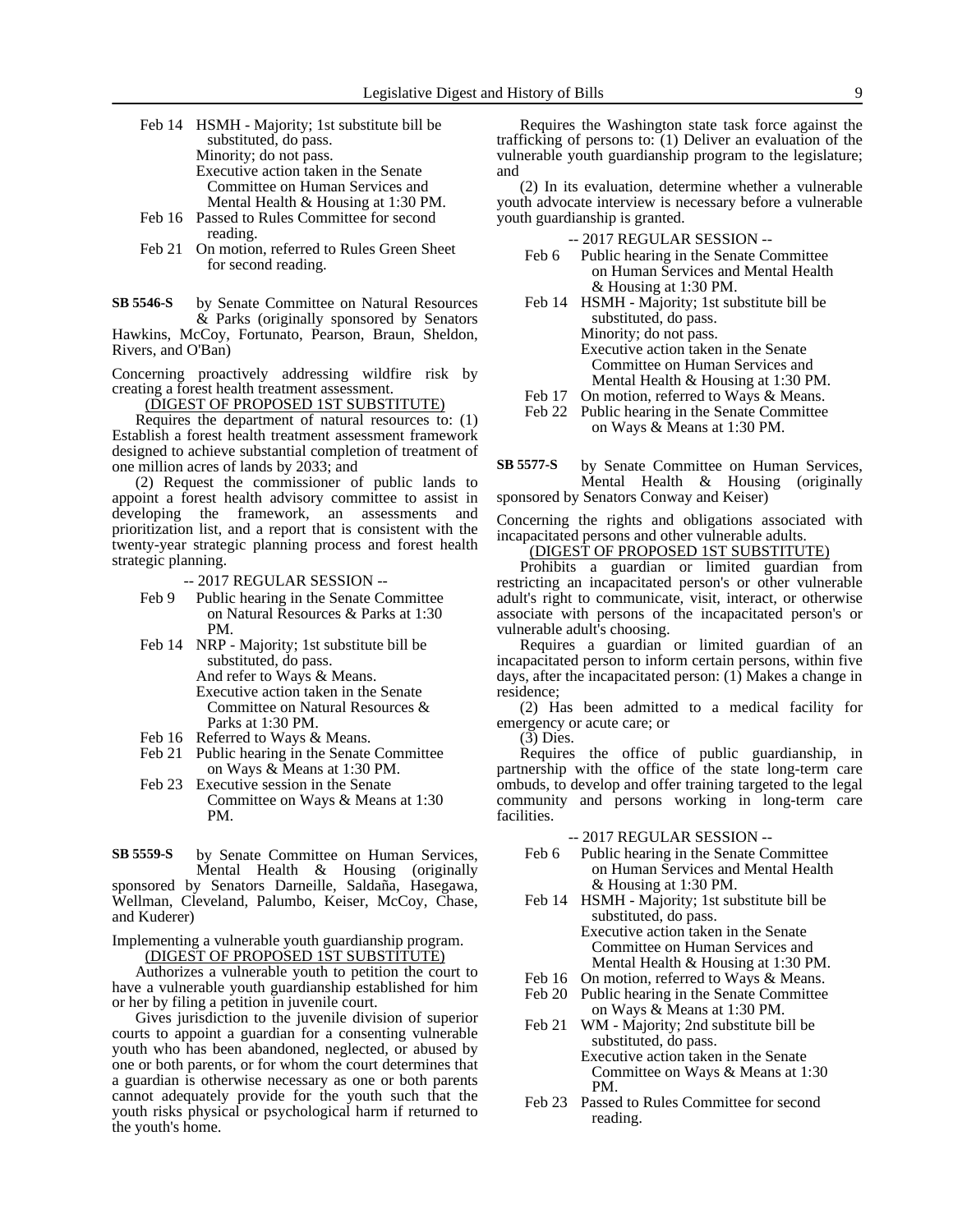by Senate Committee on Early Learning & K-12 Education (originally sponsored by Senators Walsh and Billig; by request of Superintendent of Public Instruction) **SB 5605-S**

Aligning the office of the superintendent of public instruction's background check authority with that of the department of early learning.

(DIGEST OF PROPOSED 1ST SUBSTITUTE)

Aligns the background check authority of the office of the superintendent of public instruction with that of the department of early learning.

Creates the K-12 criminal background check account.

- -- 2017 REGULAR SESSION --
- Feb 7 Public hearing in the Senate Committee on Early Learning & K-12 Education at 1:30 PM.
- Feb 14 EDU Majority; 1st substitute bill be substituted, do pass. And refer to Ways & Means. Executive action taken in the Senate Committee on Early Learning & K-12 Education at 1:30 PM.
- Feb 16 Referred to Ways & Means.
- Feb 20 Public hearing in the Senate Committee on Ways & Means at 1:30 PM.

by Senate Committee on Human Services, Mental Health & Housing (originally sponsored by Senators Darneille, Hasegawa, and Saldaña) **SB 5610-S**

#### Addressing the sentencing of juveniles.

(DIGEST OF PROPOSED 1ST SUBSTITUTE)

Addresses sentencing enhancements and exceptional sentences with regard to an offender being sentenced in adult court for a crime committed as a minor.

-- 2017 REGULAR SESSION --

Feb 7 Public hearing in the Senate Committee on Human Services and Mental Health & Housing at 1:30 PM.

Feb 14 HSMH - Majority; 1st substitute bill be substituted, do pass. Minority; do not pass. Executive action taken in the Senate Committee on Human Services and Mental Health & Housing at 1:30 PM.

- Feb 16 On motion, referred to Ways & Means.
- Feb 20 Public hearing in the Senate Committee on Ways & Means at 1:30 PM.
- Feb 23 Executive session in the Senate Committee on Ways & Means at 1:30 PM.

by Senate Committee on Human Services, Mental Health & Housing (originally sponsored by Senators Darneille, Kuderer, and Saldaña) **SB 5613-S**

Addressing confinement in juvenile rehabilitation facilities for juveniles convicted in adult court.

(DIGEST OF PROPOSED 1ST SUBSTITUTE)

Requires a child to be placed in a facility operated by the department of social and health services instead of the department of corrections, to determine the child's earned release date, when the child is convicted as an adult in the state courts of a crime amounting to a felony and is committed for a term of confinement.

Requires the state institute for public policy to evaluate the effectiveness of this act on community safety and youth rehabilitation and assess the benefits and costs associated with the law.

-- 2017 REGULAR SESSION --

- Feb 7 Public hearing in the Senate Committee on Human Services and Mental Health & Housing at 1:30 PM.
- Feb 14 HSMH Majority; 1st substitute bill be substituted, do pass. Minority; do not pass. Executive action taken in the Senate Committee on Human Services and Mental Health & Housing at 1:30 PM.
- Feb 16 On motion, referred to Ways & Means.

by Senate Committee on Human Services, Mental Health & Housing (originally sponsored by Senators Darneille and Keiser) **SB 5618-S**

Concerning arrest of sixteen and seventeen year olds for domestic violence assault.

(DIGEST OF PROPOSED 1ST SUBSTITUTE)

Authorizes a police officer to arrest a person who is sixteen or seventeen years old if the officer has probable cause to believe that the child has assaulted a family or household member within the preceding four hours and the officer believes: (1) A felonious assault has occurred;

(2) An assault has occurred which has resulted in bodily injury to the victim; or

(3) That a physical action has occurred which was intended to cause another person to fear imminent serious bodily injury or death.

-- 2017 REGULAR SESSION --

- Feb 13 Public hearing in the Senate Committee on Human Services and Mental Health & Housing at 1:30 PM.
- Feb 14 HSMH Majority; 1st substitute bill be substituted, do pass.

Executive action taken in the Senate Committee on Human Services and Mental Health & Housing at 1:30 PM.

- Feb 17 Passed to Rules Committee for second reading.
- by Senate Committee on Local Government (originally sponsored by Senators Takko, Fortunato, and Sheldon) **SB 5628-S**

Providing for fire protection district formation by the legislative authority of a city or town subject to voter approval.

### (DIGEST OF PROPOSED 1ST SUBSTITUTE)

Authorizes the legislative authority of a city or town, as an alternative to the petition method of formation for fire protection districts and subject to voter approval, to establish a fire protection district with boundaries that are the same as the corporate boundaries of the city or town for the provision of fire prevention services, fire suppression services, and emergency medical services.

Requires a city or town to reduce its general fund regular property tax levy by the total combined levy of the fire protection district.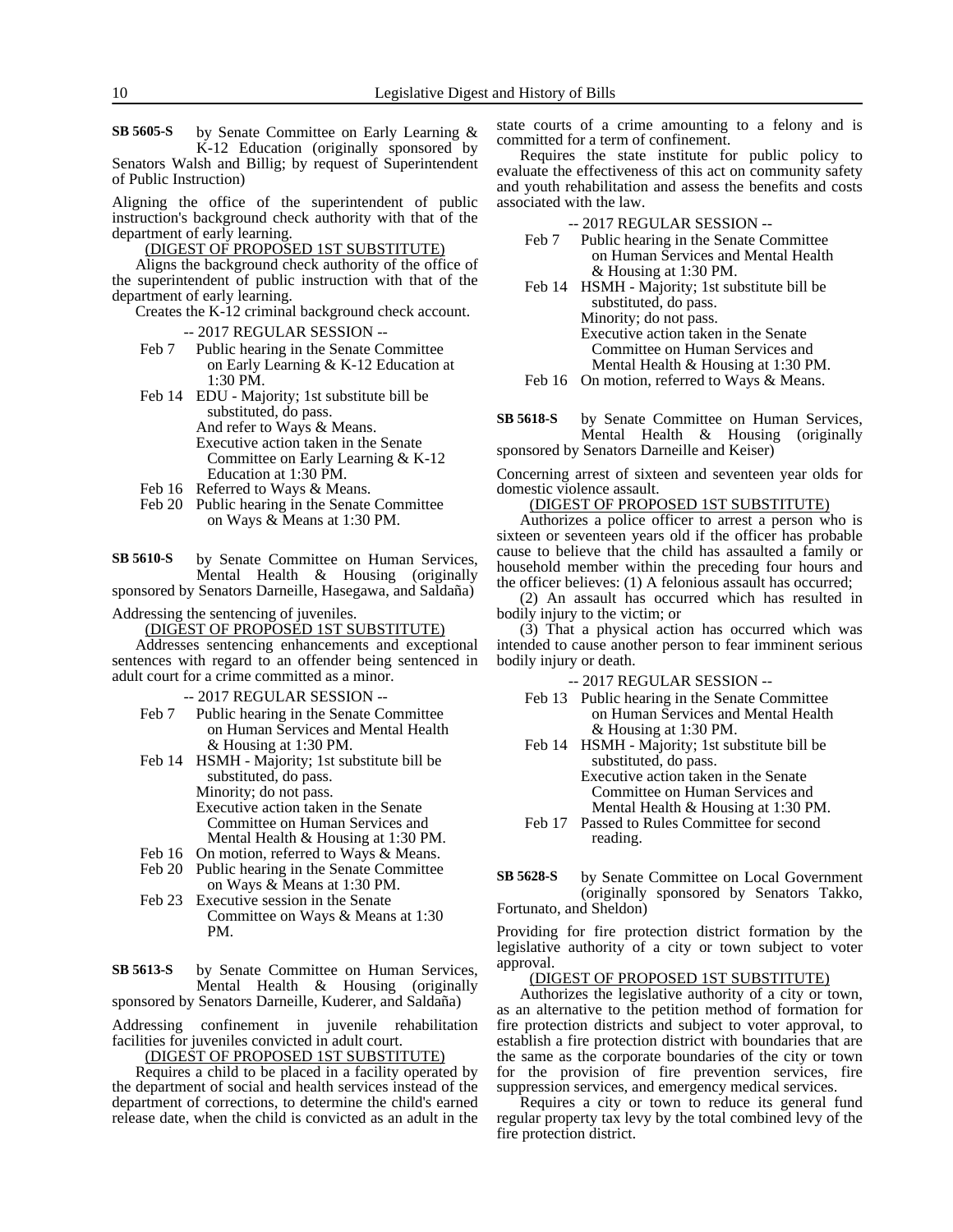Authorizes a city or town fire protection district to establish an ambulance service to be operated as a public utility, however, the fire protection district may not provide for the establishment of an ambulance service utility that would compete with an existing private ambulance service unless the district determines otherwise.

Transfers powers, duties, and functions of a city or town fire department, pertaining to fire protection and emergency services of the city or town, to the fire protection district on its creation date.

- -- 2017 REGULAR SESSION --
- Feb 7 Public hearing in the Senate Committee on Local Government at 1:30 PM.
- Feb 14 LGOV Majority; 1st substitute bill be substituted, do pass. Executive action taken in the Senate Committee on Local Government at 1:30 PM.
- Feb 15 Passed to Rules Committee for second reading.
- Feb 21 Placed on second reading by Rules Committee.

by Senate Committee on Early Learning & K-12 Education (originally sponsored by Senators Keiser and Honeyford) **SB 5641-S**

Changing nomenclature for first-class and second-class school districts.

(DIGEST OF PROPOSED 1ST SUBSTITUTE)

Changes nomenclature for first-class and second-class school districts.

-- 2017 REGULAR SESSION --

- Feb 7 Public hearing in the Senate Committee on Early Learning & K-12 Education at 1:30 PM.
- Feb 14 EDU Majority; 1st substitute bill be substituted, do pass. Executive action taken in the Senate Committee on Early Learning & K-12 Education at 1:30 PM.
- Feb 16 Passed to Rules Committee for second reading.
- Feb 21 Placed on second reading by Rules Committee.

by Senate Committee on Human Services, Mental Health & Housing (originally sponsored by Senators Darneille, Frockt, Kuderer, Warnick, and Saldaña) **SB 5749-S**

Concerning paperwork reduction in order to improve the availability of mental health services to protect children and families.

(DIGEST OF PROPOSED 1ST SUBSTITUTE)

Requires the department of social and health services to: (1) Perform a review of casework documentation and paperwork requirements for social workers with the children's administration who provide services to children; and

(2) Take steps to reduce paperwork, documentation, and audit requirements that are inefficient or duplicative for social workers who serve children and for providers of mental health services to children and families.

-- 2017 REGULAR SESSION --

- Feb 13 Public hearing in the Senate Committee on Human Services and Mental Health & Housing at 1:30 PM.
- Feb 14 HSMH Majority; 1st substitute bill be substituted, do pass. And refer to Ways & Means. Executive action taken in the Senate Committee on Human Services and Mental Health & Housing at 1:30 PM.
- Feb 16 Referred to Ways & Means.
- Feb 21 Public hearing in the Senate Committee on Ways & Means at 1:30 PM.
- Feb 23 Executive session in the Senate Committee on Ways & Means at 1:30 PM.
- by Senators Rossi, Becker, O'Ban, Bailey, and Fortunato **SB 5851**

Concerning the valuation of motor vehicles for purposes of certain motor vehicle excise taxes.

Requires the value of a motor vehicle to be based on base model Kelly Blue book values, or national automobile dealers association values, whichever is lower, for the purpose of determining a motor vehicle excise tax imposed by a regional transit authority.

Exempts trucks and trailers from motor vehicle excise taxes imposed by a regional transit authority.

-- 2017 REGULAR SESSION --

Feb 23 First reading, referred to Transportation.

by Senators Frockt, Nelson, Carlyle, Hasegawa, Palumbo, Keiser, Kuderer, Billig, Wellman, Chase, and Pedersen **SB 5852**

Preventing the organized militia of this state from being used to enforce federal immigration laws.

Prohibits the governor from entering into a written agreement with the United States attorney general under the authority provided in 8 U.S.C. Sec. 1357(g) of the immigration and nationality act that enables the organized militia of this state to perform federal immigration law enforcement functions in this state.

-- 2017 REGULAR SESSION --

Feb 23 First reading, referred to Law & Justice.

## **Senate Joint Resolutions**

by Senators Mullet, Hobbs, Takko, Hunt, and Conway **SJR 8207**

Amending the Constitution to exempt regular local school district levies from the one percent constitutional limitation.

Proposes an amendment to the state Constitution to exempt regular local school district levies from the one percent constitutional limitation.

-- 2017 REGULAR SESSION --

Feb 22 First reading, referred to Ways & Means.